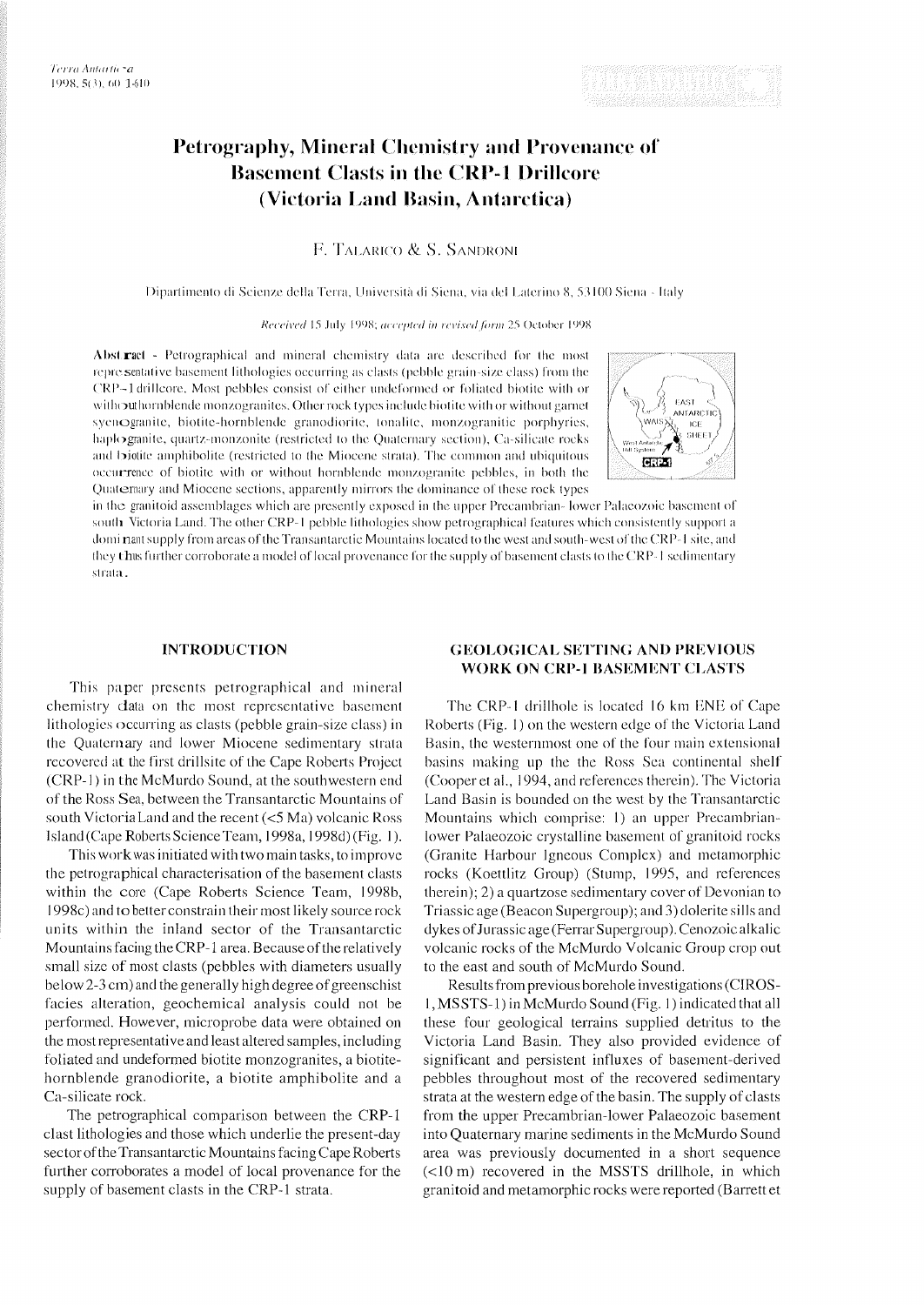Fig. 1 - Generalised geological sketch map of the crystalline basement in the Transantarctic Mountains between Fry Glacier and Wright Valley, to the west <sup>01</sup>' McMurdo Sound (simplified after Gunn & Warren. 1962). Inset shows a schematic map of thesouthwest corner of the Ross Sea and the location of CRP-1, CIROS-1 and MSSTS-1 drillsites in McMurdo Sound (MMS: McMurdo Station: SB: Scott Base). a = Granite Harbour Igneous Complex: mainly undeformed granitoids:  $b =$  Granite Harbour Igneous Complex: predominatly flow-foliated and deformed granitoids. 1, 2, 3 : location of known Ca-silicate rocks with mineral assemblages similar to those of CRP-1 pebbles.  $1 =$  western ClareRange (southern side of Mackay Glacier). 2 =upper Victoria Valley. 3 = Hiorth Hills.



al.. 1987). Basement pebbles including granite, granitic gneiss and biotite schist (George, 1989) were recognised as forming a large proportion (35 to 80%) of the clasts in the lower Miocene strata recovered in the CIROS-1 core (Hambrey et al., 1989). Similar contributions were reported in the Miocene record of the MSSTS-1 core (Barrett et al., 1986).

The CRP-1 drillhole recovered a sequence consisting of a Quaternary glacigenic interval down to 43.55 metres below the sea floor (mbsf) and, below this, early Miocene glacigenic sediments down to 147.69 mbsf. Apreliminary petrographical characterisation of CRP- 1 basement clasts (Cape Roberts Science Team, 1998b, 1998c) was based on macroscopic observations, and led to a preliminary description of all clasts belonging to the granule to cobble grain-size classes (2-256 mm); some inferences concerning the most likely source rock-units were also made.

In the Quaternary part of the CRP-1 core, the content of crystalline basement clasts was found to be range generally from few to 40% of the core by volume. Smaller pebbles and granules were mainly grey biotite granite above 21.90 mbsf, and pink biotite granite in the lower part of the section. Coarser pebbles, mainly confined to diamictons within lithostratigraphic Units 1.1,2.1,2.3 and 4.1, were mainly grey biotite granite and, less frequently, other rock types such as fine-grained foliated granitoid rocks (at38.04,42.35 and43,44mbsf), biotitehaplogranites (20.90 and 30.94 mbsf) and felsic volcanic rocks (at 16.06 mbsf) (Cape Roberts Science Team, 1998b).

In the diamictite units of the CRP-1 lower Miocene interval, basement clasts are present throughout, but show a higher abundance in lithostratigraphic Units 5.3. 5.8. particularly in Units 6.1 and 6.3, where their content ranges up to to 55-60% by volume **(i.e.** at 124.31- 126.05 mbsf in Unit 6.3, at 104.55-108.49 mbsf in Unit 6.1). As in the Quaternary strata, finer pebbles and granules were found to consist mainly of grey biotite granite (prevailing in Units  $5.2, 5.3, 5.8$  -lower part-,  $6.1, 6.2$ . and 6.3) and of pink biotite granite (dominant in Units 5.5 and 5.8 -upper part-, and mixed together with the grey variety in Unit 6.1). For the coarser pebbles, nine rock types were recognised, including dominant grey and pink biotite granites (persistent throughout most of thelithostratigraphic units, with higher abundance in litostratigraphic Units 6.1 and 6.3), subordinate hornblende-biotite foliated granodiorite and foliated granitoid rocks (restricted to the lower part of the core, below 96.34 mbsf, within Units 5.8 and 6.3), amphibolite (at 138.45 mbsf), Ca-silicate rocks (concentrated in Units 5.2 and 6.3); grey biotite haplogranites (Units 5.3 and 6.3), three porphyritic granitoids (restricted to Units 6.1 and 6.2), and rare pink felsic volcanic rocks.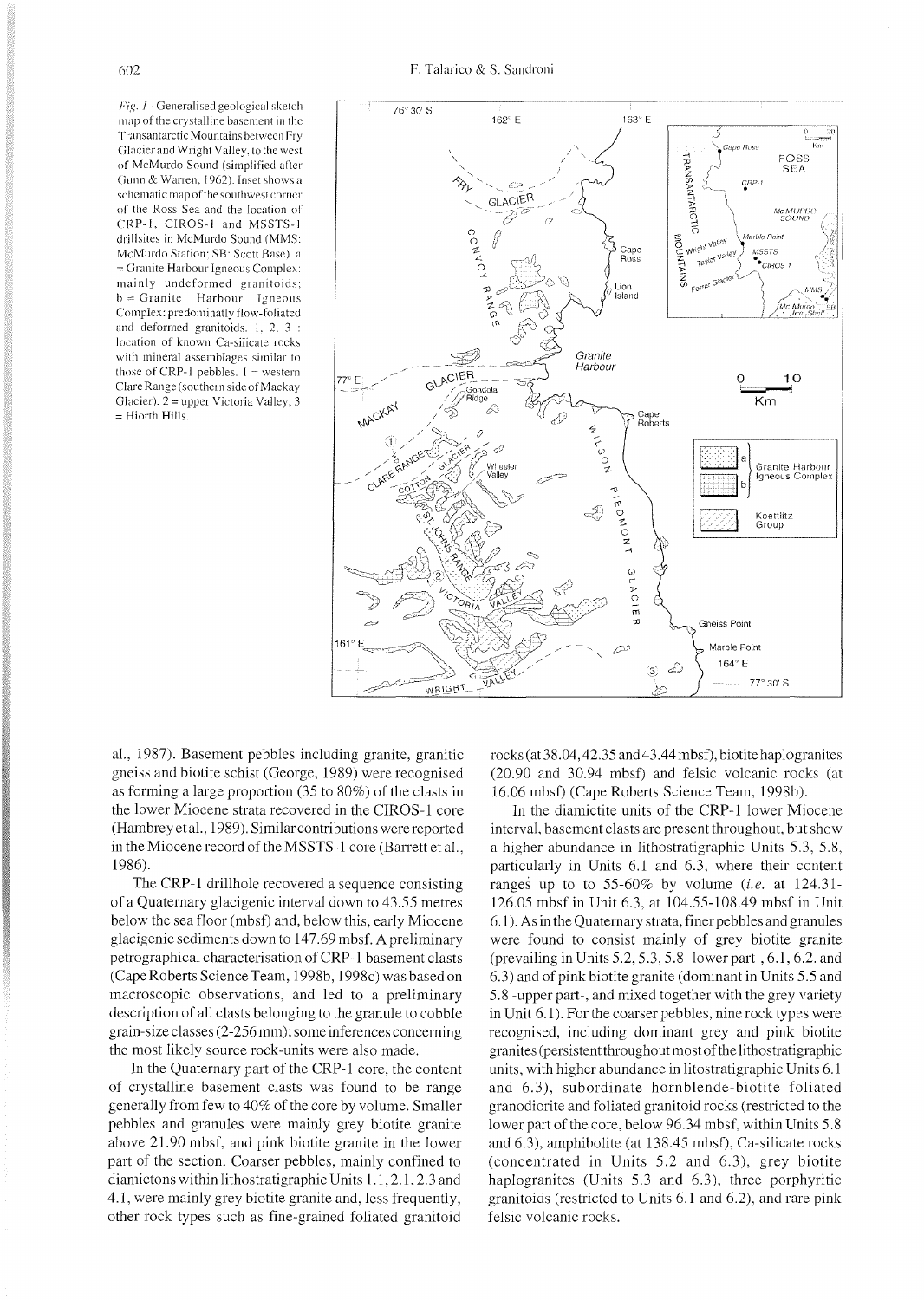| Tab. 1 - Petrographical classification and mineral assemblages of selected basement clasts from the Quaternary and Miocene sections of the |
|--------------------------------------------------------------------------------------------------------------------------------------------|
| CRP-1 borehole.                                                                                                                            |

| Sample<br>code    | Top Clast shape<br>(mbst) | Approximate Lithology<br>size (cm) |                                                               | <b>Mineral assemblage</b>                                                                                                                                                                                                                                                          | Lithostratigraphic<br>Unit |
|-------------------|---------------------------|------------------------------------|---------------------------------------------------------------|------------------------------------------------------------------------------------------------------------------------------------------------------------------------------------------------------------------------------------------------------------------------------------|----------------------------|
| TAL61             | 16.07 rounded             | 3x2x2                              | Foliated leucocratic<br>biotite tonalite                      | PI (55%), Qtz (40%), Bt (5%), Kfs (t), Chl (s),<br>Ttn (s), Opm (t), Ttn (t), Aln (t), Ap (t),                                                                                                                                                                                     | 1.1                        |
| TAL <sub>62</sub> | 20.36 subangular          | 4x3x3                              | Grey biotite-homblende<br>quartz-monzonite                    | Zro/Mnz (t)<br>PI (33%), Kfs (30%), green HbI (14%), Qtz<br>$(12\%)$ , Bt $(11\%)$ , Act (s), Ms (s), Chl (s),                                                                                                                                                                     | 2.1                        |
| TAL64             | 21.90 angular             | 0.5x1x1                            | Grey biotite-bearing<br>haplogranite                          | Ttn (s), Opm (t), Ep (s), Ap (t), Zrn/Mnz (t)<br>K fs (34%), Qtz (33%), Pl (32%), Bt (1%), Ms<br>(s), Chl (s), Ttn (s), Opm (t), Ap (t), Zrn/Mnz                                                                                                                                   | 2.1                        |
| TAL <sub>66</sub> | 30.62 angular             | 4x2x2                              |                                                               | $\left( \mathbf{U}\right)$<br>Grey biotite monzogranite PI (34%), Kfs (34%), Qtz (31%), Bt (1%),                                                                                                                                                                                   | 3.1                        |
| TAL <sub>69</sub> | 39.45 subrounded          | 5x6x5                              | Grey biotite-homblende<br>monzogranite                        | Opm (t), Ap (t), Chl (s), Ttn (s), Ms (s)<br>K fs $(32\%)$ , Pl $(31\%)$ , Qtz $(30\%)$ , Bt $(4\%)$ ,<br>green Hbl (2%), Opm (t), Aln (t), Zrn/Mnz (t),                                                                                                                           | 4.1                        |
| TAL70             | 39.74 angular             | 2x3x2                              | Clinopyroxene-bearing                                         | Ap(t)<br>Pl (50%), Cpx (30%), Qtz (20%), green                                                                                                                                                                                                                                     | 4.1                        |
| TAL71             | 40.90 subrounded          | 5x6x4                              | tonalite<br>Foliated biotite                                  | Hbl (s), Opm (s), Chl (s), Zrn/Mnz (t)<br>Kfs (33%), Pl (32%), Qtz (31%), Bt (4%),                                                                                                                                                                                                 | 4.1                        |
| TAL <sub>14</sub> | 96.34 angular             | 1.5x1x1                            | monzogranite<br>B iotite-hornblende                           | Opm, Ap, Chl (s), Ttn (s), Ms (s)<br>Pl (35%), Kfs (25%), Qtz (20%), green                                                                                                                                                                                                         | 5.8                        |
| TALI5             | $103.59$ angular          | 3x4x2                              | monzogranite<br>Leucocratic<br>clinopyroxene-biotite          | Hbl (12%), Bt (8%), Opm (t), Zrn/Mnz (t)<br>Pl (50%), Qtz (30%), Kfs (18%), Cpx (2%),<br>$Bf(t)$ , Ms (s), Cal (s), Chl (s), Ttn (t), Opm (t)                                                                                                                                      | 5.8/6.1                    |
| TAL <sub>22</sub> | 104.76 subrounded         | 1x3x2                              | granodiorite<br>B iotite-hornblende<br>monzogranitic porphyry | Pl (40%), Kfs (28%), Qtz (25%), Bt (4%),<br>green Hbl $(2\%, s)$ , Cpx $(1\%)$ , Ms $(s)$ , Opm $(t)$ ,<br>$Zrn(t)$ , Ap $(t)$                                                                                                                                                     | 6.1                        |
| TAL23             | 104.99 angular            | 6x4x3                              |                                                               | Grey biotite monzogranite Qtz $(34\%)$ , Pl $(33\%)$ , Kfs $(31\%)$ , Bt $(2\%)$ , Ms                                                                                                                                                                                              | 6.1                        |
| TAL <sub>24</sub> | 105.88 angular            | 4x3x3                              | Pale pink biotite-                                            | $(s)$ , Chl $(s)$ , Opm $(t)$ , Aln $(t)$ , Zrn $(t)$<br>Kfs (39%), Qtz (34%), Pl (25%), Bt (1%), Hbl<br>hornblende monzogranite $(1\%)$ , Ms (s), Ep (s), Chl (s), Aln (t), Opm (t)                                                                                               | 6.1                        |
| TAL <sub>27</sub> | 108.10 angular            | 3x2x2                              |                                                               | Grey biotite monzogranite Kfs (35%), Qtz (33%), PI (31%), Bt (1%), Ms<br>$(s)$ , Chl $(s)$ , Opm $(t)$ , Zrn/Mnz $(t)$                                                                                                                                                             | 6.1                        |
| TAL <sub>29</sub> | 108.49 angular            | 3x2x3                              | B iotite-bearing<br>monzogranitic porphyry                    | Qtz $(37\%)$ , Pl $(31\%)$ , Kfs $(29\%)$ , Bt $(2\%)$ ,<br>Opm (1%), Ms (s), Cal (s), Chl (s), Opm (t),                                                                                                                                                                           | 6.1                        |
| TAL30             | 115.06 angular            | 5x6x4                              |                                                               | $Ttn(t)$ , $Zrn(t)$<br>Grey biotite monzogranite Qtz $(34\%)$ , Pl $(32\%)$ , Kfs $(32\%)$ , Bt $(2\%)$ , Ms<br>$(s)$ , Chl $(s)$ , Opm $(t)$ , Zrn $(t)$                                                                                                                          | 6.2                        |
| TAL31             | 117.04 angular            | 3х6х4                              | B iotite-hornblende<br>tonalite                               | Pl $(47\%)$ , Qtz $(22\%)$ , Bt $(15\%)$ , green Hbl<br>$(9\%)$ , Cpx $(6\%)$ , Kfs $(1\%)$ , Ms $(s)$ , Chl $(s)$ ,                                                                                                                                                               | 6.2                        |
| TAL35             | 121.84 subrounded         | 2x1x2                              |                                                               | Ttn $(t)$ , Opm $(t)$ , Ap $(t)$ , Aln $(t)$ , Zrn/Mnz $(t)$<br>Pink biotite monzogranite Kfs $(34\%)$ , Qtz $(33\%)$ , Pl $(32\%)$ , Bt $(1\%)$ , Ms                                                                                                                              | 6.3                        |
| TAL41             | 124.76 rounded            | 6x3x4                              | Yellowish-grey biotite                                        | $(s)$ , ChI $(s)$ , Ttn $(s)$ , Opm $(t)$ , Aln $(t)$<br>Qtz $(34\%)$ , Pl $(32\%)$ , Kfs $(32\%)$ , Bt $(2\%)$ , Ms                                                                                                                                                               | 6.3                        |
| TAL <sub>44</sub> | 125.40 rounded            | 5x0.5x3                            | haplogranite<br>Garnet-bearing biotite                        | $(s)$ , Chl $(s)$ , Opm $(t)$ , Zrn/Mnz $(t)$<br>Kfs (43%), Qtz (40%), Pl (17%), Bt (t),                                                                                                                                                                                           | 6.3                        |
| TAL45             | 125.87 angular            | 2x1x1                              | syenogranite<br>Pink monzogranitic                            | Grt $(t)$ , Opm $(t)$ , Ms $(s)$ , Zrn/Mnz $(t)$<br>PI $(40\%)$ , Qtz $(35\%)$ , Kfs $(25\%)$ , Bt (t),                                                                                                                                                                            | 6.3                        |
| TAL46             | 128.59 subrounded         | 3x1x1                              | porphyry<br>Pink biotite-hornblende<br>monzogranite           | $Ms(s)$ , Chl $(s)$ , Ttn $(s)$ , Cal $(s)$<br>Kfs (38%), Qtz (34%), Pl (25%), Bt (2%),<br>green Act-Hbl (1%), Ms (s), Cbl (s), Aln (t),                                                                                                                                           | 6.3                        |
| TAL49             | 131.98 subrounded         | 3x2x4                              | Pink foliated biotite                                         | Opm $(t)$ , Ap $(t)$ , Zrn/Mnz $(t)$<br>Qtz $(42\%)$ , Kfs $(30\%)$ , Pl $(27\%)$ , Bt $(1\%)$ ,                                                                                                                                                                                   | 6.3                        |
| TAL50             | 132.71 subrounded         | 3x1x1.5                            | monzogranite<br>Grey foliated biotite<br>monzogranite         | Opm $(t)$ , Ms $(s)$ , Chl $(s)$ , Ttn $(s)$ , Zrn/Mnz $(t)$<br>Pl $(34\%)$ , Kfs $(32\%)$ , Qtz $(31\%)$ , Bt $(3\%)$ , Ms<br>$(s)$ , Chl $(s)$ , Prh $(s)$ , Ttn $(s)$ , Opm $(t)$ , Aln $(t)$ ,                                                                                 | 6.3                        |
| TAL51             | 134.51 subrounded         | 4x3x1.5                            | Pink biotite-hornblende                                       | $Ap(t)$ , $Zrn/Mnz(t)$<br>Kfs (38%), Qtz (31%), Pl (28%), Bt (2%), Hbl                                                                                                                                                                                                             | 6.3                        |
| TAL52             | 134.71 subangular         | 4x3x2                              | monzogranite<br>B iotite-hornblende<br>granodiorite           | $(1\%)$ , Ms (s), Chl (s), Opm (t), Zrn/Mnz (t)<br>Pl $(45\%)$ , Qtz $(30\%)$ , Kfs $(10\%)$ ,<br>green Hbl (9%), Bt (6%), Ms (s), Aln (t),                                                                                                                                        | 6.3                        |
| TAL53             | 134.96 subangular         | 5x3x3                              |                                                               | $Ap(t)$ , $Zrn/Mnz(t)$<br>Grey biotite monzogranite Kfs (35%), Qtz (33%), Pl (30%), Bt (2%), Ms<br>$(s)$ , ChI $(s)$ , Opm $(t)$ , Aln $(t)$ , Ap $(t)$ , Zrn/Mnz<br>(t)                                                                                                           | 6.3                        |
| TAL54             | 135.33 subrounded         | 3x4x3                              | Ca-silicate rock and<br>margin of a granitic vein             | Ca-silicate rock: Pl $(30\%)$ , Qtz $(30\%)$ .<br>$Cpx(25\%)$ , Bt (15%), Act-Hbl (s), Ms (s), Chl<br>$(s)$ , Ttn $(t)$ , Opm $(t)$ , Zrn/Mnz $(t)$ ;<br>Grt-bearing monzogranitic vein: Qtz (40%), Pl<br>$(25\%)$ , Kfs $(24\%)$ , Grt $(1\%)$ , Ms $(s)$ , Chl $(s)$ ,<br>Opm(t) | 6.3                        |
| TAL56             | 137.62 angular            | 3x2x1                              |                                                               | Grey biotite monzogranite Pl (38%), Qtz (34%), Kfs (25%), Bt (3%), Ms<br>$(s)$ , Chl $(s)$ , Ttn $(s)$ , Opm $(t)$ , Ap $(t)$ , Zrn/Mnz<br>(t)                                                                                                                                     | 6.3                        |
| TAL57             | 138.45 angular            | 3x2x1                              | Biotite-bearing<br>amphibolite                                | PI (45%), green HbI (40%), Bt (10%),<br>Qtz $(5\%)$ , Ms $(s)$ , ChI $(s)$ , Prh $(s)$ , Ap $(t)$ ,<br>$Ttn(t)$ , $Opm(t)$                                                                                                                                                         | 6.3                        |

Note: mineral abbreviations are according to Kretz (1983). Mineral phases are listed in order of decreasing abundance, and the modal contents of essential phases are given as percentages,  $t = \text{trace}$  (<1% modal content),  $s = \text{mineral phase of secondary origin}$ . Lithostratigraphic unit designation follows Cape Roberts Science Team (1998a; Fig. 18).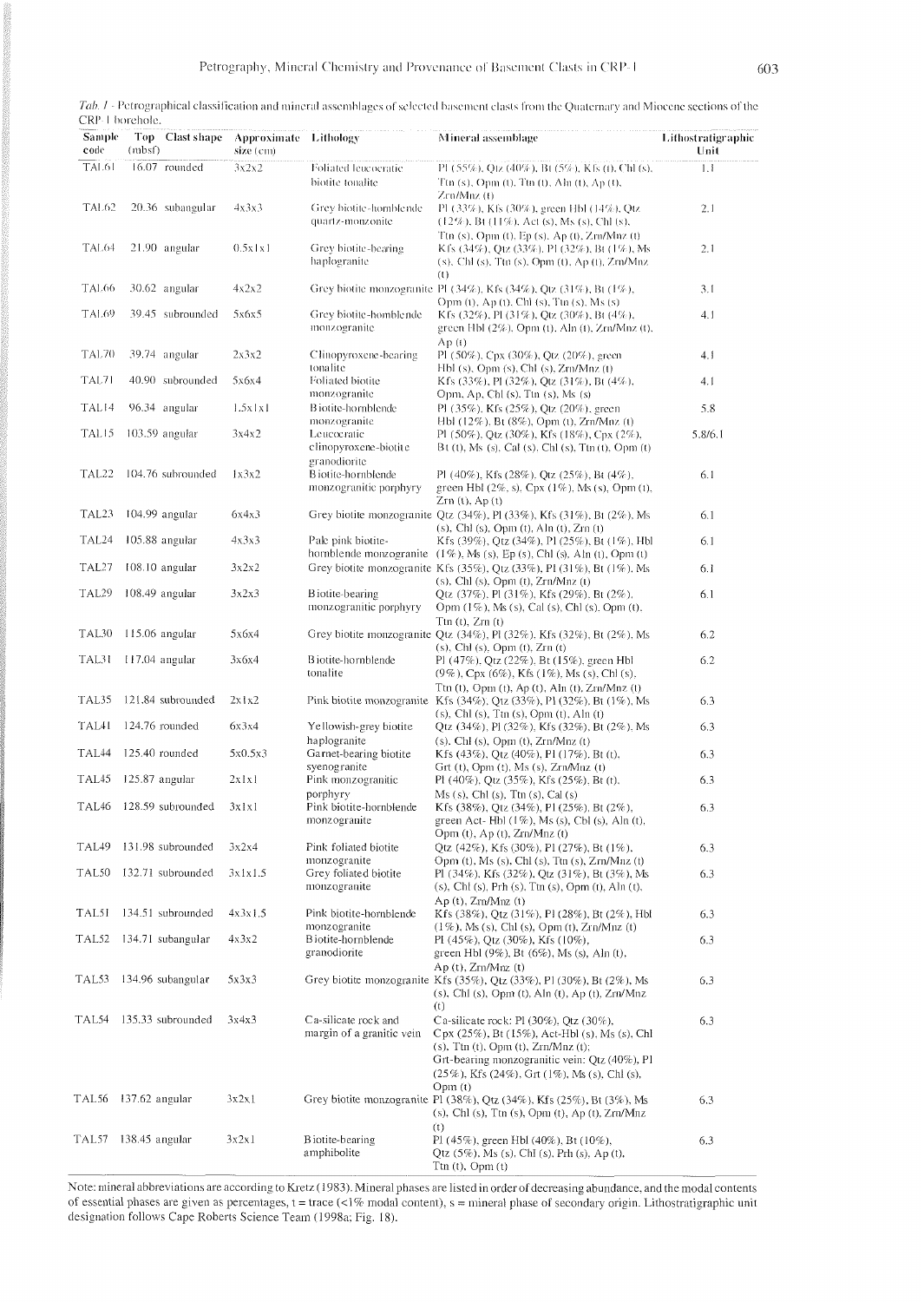## **PETROGRAPHICAL FEATURES AND MINERAL CHEMISTRY**

## PETROGRAPHY

Representative samples are listed in table I to illustrate the lithological range and mineral assemblages typical of basement clasts from the Quaternary and lower Miocene sections of the CRP-1 borehole. The petrographical analysis of CRP-1 basement clasts revealed the occurrence of a variably developed, but comnnonly extensive. alteration. It is particularly advancedin the dominant clasts of igneous rocks but also evident in the few clasts of metamorphic rocks. The mineral transformations which affected the primary mineral assemblages show microstructural features typical of static, strain-free transformations (pseudomorphs and reaction rims). They include the partial to complete replacement of calcic plagioclase by saussurrite (sericitealbite $\pm$ epidote $\pm$ calcite), K-feldsparby sericite or kaolinite micro-aggregates, red-brown biotite by Fe-Mg or Mg-Fe chlorite and/or prehnite  $+$  titanite  $\pm$  opaque minerals, and Mg-hornblende by actinolite and/or chlorite. All these mineral phases are diagnostic of low-temperature, greenschist to sub-greenschist facies conditions. It is noteworthy that the colour distinction between grey and pink granites mainly reflects differences in the degree of low temperature alteration, which is commonly more advanced in pink (or red-coloured) granitoid rocks than in the grey varieties. The relation between the degree of reddening of the K-feldspars and advanced hydrothermal alteration resulting in sericitization and introduction of Fe-Ti oxides, was documented by Craw & Frindlay (1984), who also suggested a causal relationship with the regional, Jurassic thermal event associated with the intrusion of the Ferrar Dolerite.

Most pebbles previously classified as grey and pink biotite granites (Cape Roberts Science Team, 1998b. 1998c) are monzogranites, including both undeformed biotite-(30.62, 104.99, 108.10, 115.06, 121.84, 124.76, 134.51 mbsf) and biotite-hornblende- (39.45, 96.34, 105.88, 126.05, 134.5 1 mbsf) bearing varieties, as well as foliated biotite types (40.90,13 1.98,132.71,137.62mbsf) with or without hornblende.

In all the undeformed monzogranites, grain-sizes range from fine- to mediurn/coarse, and textures are equigranular to heterogranular and hypidiomorphic. Mineral assemblages (Tab. 1) include alkali feldspar (microperthitic orthoclase or microcline, often as poikilitic phenocrysts and transformed into a felty micro-aggregate of kaolinite or sericite), plagioclase (oligoclase-andesine displaying a marked normal compositional zoning and partly transformed into sericite or saussurrite), quartz, red-brown or dark olive green biotite (in places replaced by FeMgchlorite±prehnite±epidote) (Fig. 2a), with or without green hornblende (Fig. 2b), opaque minerals (commonly ilmenite), apatite, monazite/zircon and allanite.

The foliated monzogranites show fabrics characterised eitherby parallel allignment of unstrained grains of twinned plagioclase and biotite (indicative of magmatic flow), or by the preferential dimensional orientation of biotite

lamellae, which wrap around strained feldspar grains (Fig. 2c), and by internal ductile deformation with in mineral grains such as subgrain boundaries, wavy extinction, kink-bands and deformation twins. These features are all indicative of solid-state deformation.

Other rock types are much less common and include: biotite syenogranites (4 pebbles), garnet-bearing biotite syenogranites (1), biotite-hornblende granodiorite (1), leucocratic clinopyroxene-bearing granodiorite  $(1)$ , foliated leucocratic tonalite (1), clinopyroxene-bearing tonalite (1), clinopyroxene-hornblende-biotite tonalite (1), mon *zogranitic* porphyries (3) and haplogranites (1), quartz-monzonite  $(1)$ , Ca-silicate rocks  $(3)$  and biotite amphibolites  $(1)$ .

Biotite syenogranites  $(55.54, 79.11, 108.19, \text{and})$ 125.14 mbsf) are equigranular to heterogranular, medium to coarse grained, and hypidiomorphic. Their mineral assemblages are similar to those of biotite monzogranites except for the higher modal content of alkali-feldspar (microcline) and the rare occurrence of small euhedral garnet crystals in one sample (125.40 mbsf).

Biotite-hornblende granodiorite (134.71 nibsf) is heterogranular, fine to medium-grained and hypidiomorphic; subhedral to euhedral laths of plagioclase are normally zoned (an39-35) or have patchy zoning structures, and contain fine-grained inclusions of biotite am1 hornblende; quartz occurs as interlobate granular aggregates, and K-feldspar (perthitic orthoclase) forms either poikilitic phenocrysts or interstitial grains. Both biotite and hornblende show a weak dimensional preferred orientation. The leucocratic clinopyroxene-bearing variety (103.59) is strongly altered and medium to coarse grained with allotriomorphic texture: clinopyroxene crystals mainly occur within finer-grained domains composed of plagioclase (an36), quartz and minor biotite and titanitc.

Foliated leucocratic tonalite (16.07 mbsf) shows a marked foliation defined by parallel alignment of plagioclase (an32) laths, red-brown biotite lamellae and quartz polycrystalline aggregates: both biotite and plagioclase show prominent kink-bands and quartz typically occurs as highly strained grains mantled by subpolygonal aggregates of finer-grained new grains; a late generation of green biotite forms very fine grained lamellae which grew along fractures and cataclastic bands. Clinopyroxene-bearing varieties (39.74,117.04 mbsf) are undeformed and characterised by medium grain sizes with equigranular, hypidiomorphic to micrographic textures, the latter defined by plagioclase (an42) - quartz intergrowth. In these rocks, clinopyroxene forms anhedral crystals, partly to completely replaced by green hornblende with or without chlorite, and typical accessory phases include titanite and allanite.

Grey biotite-bearing haplogranites *(e.g.* 21.90 mbsf) are very fine- to fine-grained, with interlobate to subpolygonal granular textures, low modal contents of redbrown biotite, and poikilitic grains of microcline containing rounded inclusions of quartz, oligoclase and green-brown biotite partly replaced by Fe-Mg chlorite  $\pm$  prehnite.

Biotite±hornblende±clinopyroxene-bearing monzogranitic porphyries  $(108.49, 104.76, 125.87 \text{ mbsf})$  are characterised by euhedral phenocrysts of orthoclasel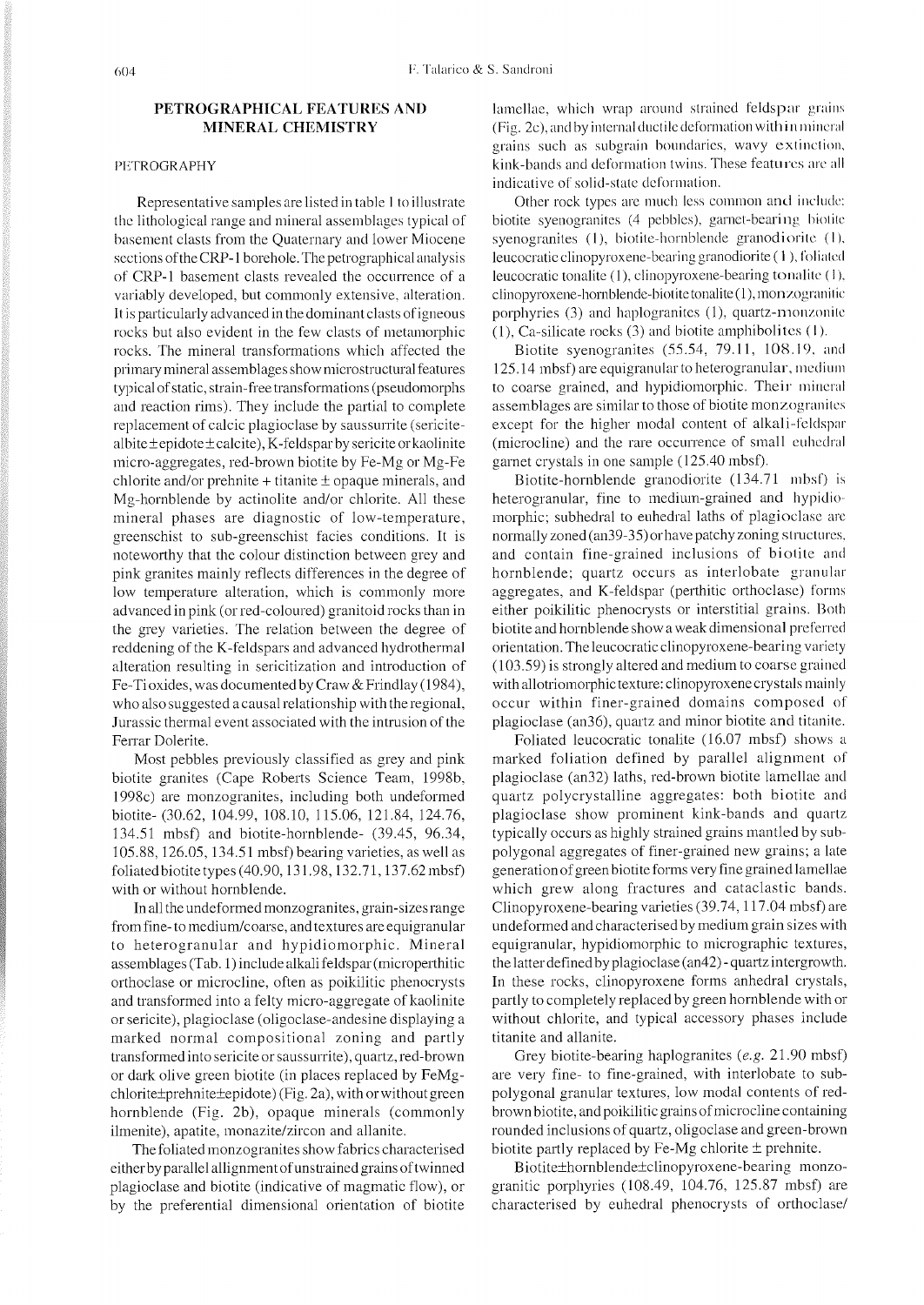

*Fie.* 2 - Photomicrographs of the principal basement rock types in the CRP-l core. a) Grey biotite monzogranite (TAL23, 104.99 mbsf). hypidiomorphic/allotriomorphic texture with sericitised plagioclase (PI). chloritised biotite flakes (Bt) and interstitial quartz (Qtz). Crossed nicols. scale bar = 2 mm. *b*) Pale pink biotite-hornblende monzogranite (TAL24, 105.88 mbsf); hypidiomorphic texture with euhedral laths of saussuritised plagioclase. chloritised hornblende (Hbl) and biotite flakes (Bt). Crossed nicols. scale bar = 2 mm. c) Foliated biotite monzogranite (TAL71, 40.90 nibsf). The foliation is defined by biotite flakes and warps around partly recrystallised plagioclase grains. Crossed nicols. scale bar = 2 mm. d) Grey biotite-hornblende quartzo-monzonite (TAL62, 20.36 mbsf). Crossed nicols. scale bar = 2 mm. *e)* Ca-silicate rock (TAL54, 135.33 mbsf): this rock consists of a fine-grained granoblastic aggregate of diopside and plagioclase, plus biotite. Plane-polarised light, scale bar = 2 mm. f) Biotitebearing amphibolite (TAL57.138.45 mbsf). Nematoblasts of green hornblende and flakes of chloritised biotite define a weakfoliation. Plane-polarised light. scale bar = 2 mm.

microcline (microperthitic and replaced by clay mineral micro-aggregates orsericite), sericitised oligoclase, quartz, clinopyroxene (augite) and brown to green hornblende, often forming glomeroporphiritic aggregates and set within a fine to very-fine grained felsic groundmass consisting of plagioclase, quartz and K-feldspar with scattered aggregates of red-brown biotite, opaque minerals, titanite and white mica. In Sample 108.49 mbsf, feldspar pheno-crystals are fragmented and contain microfractures filled by the felsic groundmass, suggesting that the rock suffered brittle

deformation before the groundmass had fully crystallised.

Quartz-monzonite (20.36 mbsf) is very altered, heterogranular, fine to medium grained and hypidiomorphicpoikilitic; plagioclase occurs as sub-idiomorphic grains showing oscillatory zoning and andesine (an38) cores associated with patchy zoning structures; both perthitic K-feldspar and quartz are present as poikilitic crystals carrying inclusions of plagioclase, biotite (transformed to chorite  $\pm$  epidote) and green hornblende (replaced by actinolite  $\pm$  chlorite) (Fig. 2d).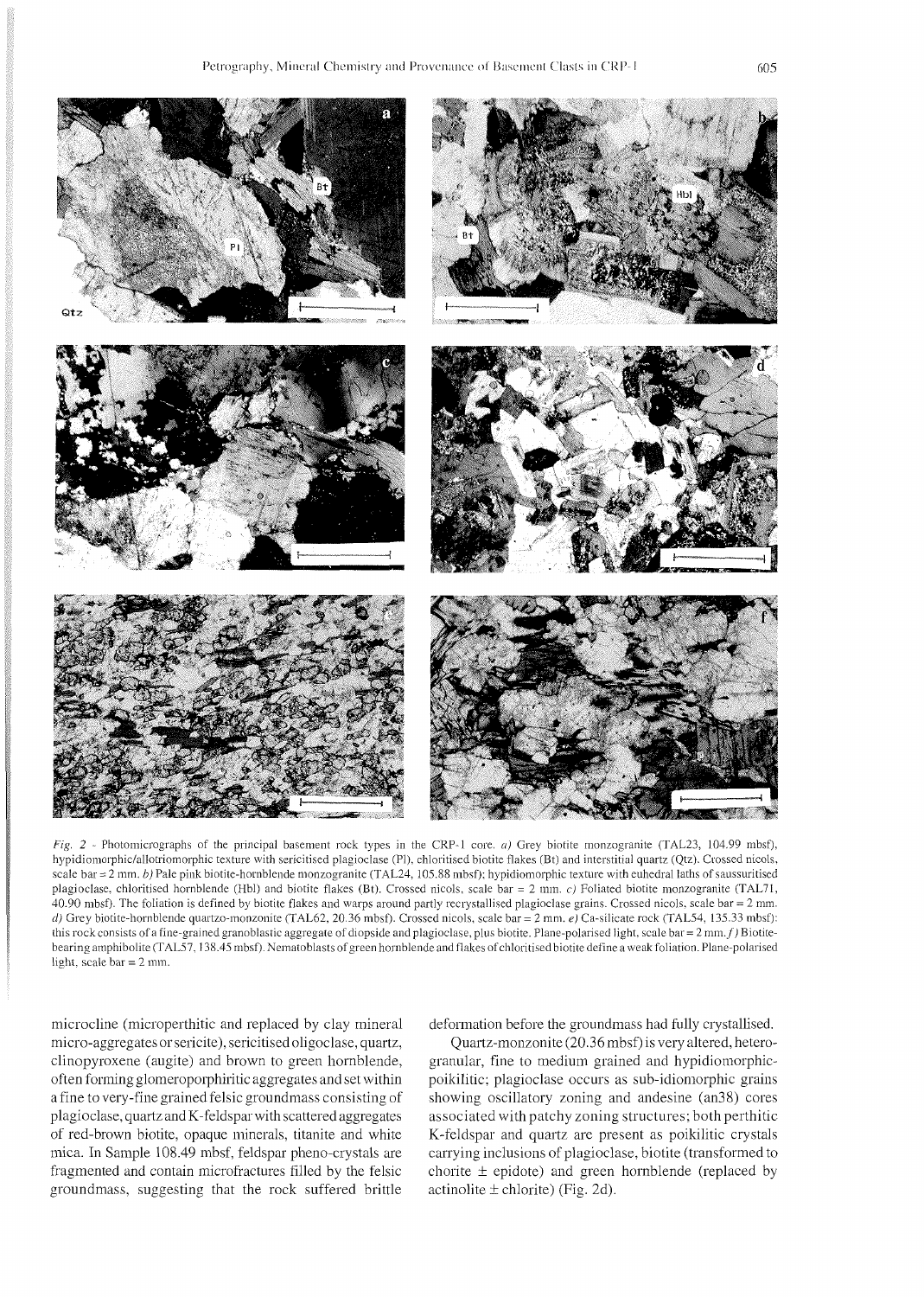The three samples of Ca-silicate rocks (61.52, 126.76. 135.33 mbsf) are fine grained with a marked foliation defined by clinopyroxenc and biotite. The foliation is parallel to a millimetre-scale compositional layering composed of alternating layers of granoblastic plagioclase. quartz and clinopyroxene. and plagioclase. quartz, clinopyroxene and biotite (or K-feldspar)  $\pm$  green hornblende/actinolite (Fig. 2e). Clinopyroxene (salite) is locally transformed into actinolite pseudomorphs. Accessory minerals include abundant titanite (2%) and rare ilmenite. A garnet-bearing monzogranitic vein was observed in Sample 135.33 mbsf: the vein cross cut the metamorphic fabric at high angle and it has a fine to medium grained, allotriomorphic texture. Garnet (unzoned alm54-sps37-grs8-pyrl ) occurs as euhedralcrystals which are partly replaced by chorite  $\pm$  epidote.

The biotite amphibolite ( $138.45$  mbsf) is fine/mediumgrained and shows a granonematoblastic texture defined by the preferential dimensional orientation of green hornblende and biotite (partly replaced by chlorite, titanite and prehnite) (Fig. 2f).

### MINERAL CHEMISTRY

Five of the least altered samples were selected for mineral analysis. They comprise two Quaternary samples (foliated monzogranite 40.90 mbsf, TAL71, and undeformed monzogranite 30.62 mbsf, TAL66) and three from the lower Miocene section (biotite-hornblende granodiorite 134.71 mbsf, TAL52; Ca-silicate rock 135.33 mbsf, TAL54, and biotite amphibolite 138.45 mbsf. TAL57) (Tab. 1). Chemical analyses of the main mineral phases were carried out with an X-ray energy dispersive system EDAX DX4 attached to a Scansion Electron Microscope Philips XL30, at 20 Kv, 60  $\mu$ A of emission current and a beam spot size of  $0.2$   $\mu$ m, using natural minerals as standards. Fe<sub>2</sub>O<sub>2</sub> in clinoamphiboles and clinopyroxenes was calculated assuming charge balance and using the equation given by Papike et al. (1974).

*Biotite* - Representative analyses of biotite are listed in table 2. No significant intra-crystalline compositional variations were detected. In the two monzogranites (TAL66 and TAL71), the biotite composition is characterised by  $Al<sup>IV</sup>$  from 2.45 to 2.55 (atoms per formula unit, a.p.f.u., on the base of 22 oxygens) and  $X_{F_R}$  variable from 0.68 to 0.62. Biotite grains occurring as inclusion within  $K$ -feldspar phenocrysts commonly show the highest  $X_{Fe}$ (Tab. 2). The granodiorite (TAL52) is characterised by biotite with lower  $X_{F_e}$  (Fig. 3). In both the foliated monzogranite (TAL71) and the granodiorite recrystallized grains usually show lower  $X_{Fe}$  and higher Al<sup>VI</sup> contents with respect to primary crystals (Tab. 2). In the FeO,-MgO-Al<sub>2</sub>O<sub>3</sub> diagram (Rossi & Chevremount, 1987) (Fig. 4) sample data predominantly plot in the calc-alkaline field. A few data from sample TAL66 fall in the alumino-potassic field, possibly reflecting more advanced chloritisation of the analysed crystals. Biotite from the two metamorphic rocks show very limited compositional variations:  $X_{Fe} = 0.51$ -0.52, Al<sup>IV</sup> 2.45-2.50 in biotite amphibolite (TAL57) and  $X_{Fe}$ = 0.44-0.45, Al<sup>IV</sup> 2.28-2.29 in the Ca-silicate rock (TAL54).

*Clinoamphibole and Clinopyroxene* - Representative analyses are listed in table 3. In the samples, the amphiboles are members of the calcic-amphibole group (Leakc. 1978) and they are mainly Mg-hornblende, with the exception of the Ca-silicate rock (TAL54) in which the late amphihole replacing clinopyroxene is actinolite with  $X_{M_g}$  around 0.62 (Fig. 5). In granodiorite (TAL52) and biotiteamphibolite (TAL57), slight zoning was detected with  $X_{Mg}$  ranging from 0.55 to 0.57 and from 0.54 to 0.60, respectively, from core to rim (Tab. 3). Clinopyroxene

Tab. 2 - Representative chemical analyses of biotite in CRP-l basement clasts TAL66 (grey biotite monzogranite). TAL71 (foliated biotite monzogranite), TAL52 (biotite-hornblende granodiorite), TAL57 (biotite-bearing amphibolite) and TAL54 (Ca-silicate rock).

|                                                |        |        | TAL <sub>66</sub> |        |        | TAL71   |        |        | TAL52  |        | TAL57  |                | TAL54  |                |
|------------------------------------------------|--------|--------|-------------------|--------|--------|---------|--------|--------|--------|--------|--------|----------------|--------|----------------|
| Oxide $(wt\%)$                                 |        | 2      | $3-i$             | $4-i$  |        | $2 - i$ | $3-n$  | 4-n    |        | $2-n$  |        | $\overline{2}$ |        | $\overline{c}$ |
| SiO <sub>2</sub>                               | 35.88  | 35.68  | 35.93             | 36.35  | 35.53  | 35.69   | 35.76  | 36.24  | 36.34  | 38.54  | 37.01  | 36.46          | 38.42  | 38.24          |
| $Al_2O_3$                                      | 17.48  | 17.59  | 17.01             | 17.12  | 17.20  | 17.29   | 16.99  | 17.43  | 14.70  | 15.68  | 16.02  | 15.64          | 15.37  | 15.27          |
| TiO <sub>2</sub>                               | 3.41   | 3.57   | 3.55              | 3.38   | 3.07   | 3.20    | 2.72   | 1.65   | 4.12   | 5.19   | 3.77   | 3.92           | 1.83   | 1.62           |
| MgO                                            | 6.35   | 6.69   | 6.42              | 6.75   | 6.81   | 6.34    | 7.49   | 8.36   | 9.54   | 9.41   | 10.43  | 10.68          | 12.86  | 13.03          |
| FeO                                            | 23.36  | 23.02  | 23.90             | 23.03  | 23.75  | 24.11   | 24.57  | 23.97  | 21.48  | 18.31  | 20.42  | 19.99          | 18.33  | 18.84          |
| M <sub>n</sub> O                               | 0.46   | 0.46   | 0.51              | 0.50   | 0.41   | 0.56    | 0.44   | 0.46   | 0.21   | 0.11   | 0.20   | 0.27           | 0.16   | 0.27           |
| $K_2O$                                         | 9.38   | 9.22   | 9.28              | 9.35   | 9.15   | 9.26    | 8.71   | 8.01   | 9.27   | 8.80   | 9.29   | 9.40           | 9.50   | 9.33           |
| Na <sub>2</sub> O                              | 0.26   | 0.62   | 0.23              | 0.27   | 0.54   | 0.43    | 0.22   | 0.56   | 0.07   | 0.39   | 0.00   | 0.34           | 0.32   | 0.13           |
| CaO                                            | 0.00   | 0.10   | 0.00              | 0.00   | 0.10   | 0.07    | 0.00   | 0.14   | 0.00   | 0.26   | 0.00   | 0.12           | 0.09   | 0.00           |
| Total                                          | 96.58  | 96.95  | 96.84             | 96.75  | 96.57  | 96.95   | 96.89  | 96.81  | 95.73  | 96.70  | 97.13  | 96.81          | 96.87  | 96.73          |
| Structural formulae on the basis of 22 oxygens |        |        |                   |        |        |         |        |        |        |        |        |                |        |                |
| Si                                             | 5.504  | 5.450  | 5.512             | 5.552  | 5.469  | 5.481   | 5.482  | 5.518  | 5.582  | 5.977  | 5.549  | 5.502          | 5.716  | 5.707          |
| Al <sup>IV</sup>                               | 2.496  | 2.550  | 2.488             | 2.448  | 2.531  | 2.519   | 2.518  | 2.482  | 2.418  | 2.023  | 2.451  | 2.498          | 2.284  | 2.293          |
| Al <sup>VI</sup>                               | 0.665  | 0.617  | 0.588             | 0.635  | 0.590  | 0.611   | 0.553  | 0.647  | 0.244  | 0.844  | 0.381  | 0.284          | 0.412  | 0.394          |
| Ti                                             | 0.393  | 0.410  | 0.410             | 0.388  | 0.355  | 0.370   | 0.314  | 0.189  | 0.476  | 0.605  | 0.425  | 0.445          | 0.205  | 0.182          |
| Mg                                             | 1.452  | 1.523  | 1.468             | 1.537  | 1.562  | 1.451   | 1.711  | 1.897  | 2.184  | 2.175  | 2.330  | 2.402          | 2.851  | 2.898          |
| Fe                                             | 2.997  | 2.941  | 3.066             | 2.942  | 3.058  | 3.097   | 3.150  | 3.052  | 2.760  | 2.375  | 2.560  | 2.523          | 2.281  | 2.352          |
| Мn                                             | 0.060  | 0.060  | 0.066             | 0.065  | 0.053  | 0.073   | 0.057  | 0.059  | 0.027  | 0.014  | 0.025  | 0.035          | 0.020  | 0.034          |
| K                                              | 1.836  | 1.797  | 1.816             | 1.822  | 1.797  | 1.814   | 1.703  | 1.556  | 1.817  | 1.741  | 1.777  | 1.810          | 1.803  | 1.777          |
| Na                                             | 0.077  | 0.184  | 0.068             | 0.080  | 0.161  | 0.128   | 0.065  | 0.165  | 0.021  | 0.117  | 0.000  | 0.099          | 0.092  | 0.038          |
| Ca                                             | 0.000  | 0.016  | 0.000             | 0.000  | 0.016  | 0.012   | 0.000  | 0.023  | 0.000  | 0.043  | 0.000  | 0.019          | 0.014  | 0.000          |
| Total                                          | 15.479 | 15.546 | 15.482            | 15.469 | 15.593 | 15.555  | 15.554 | 15.589 | 15.529 | 15.914 | 15.499 | 15.616         | 15.679 | 15.675         |
| $X_{Fe}$                                       | 0.67   | 0.66   | 0.68              | 0.66   | 0.66   | 0.68    | 0.65   | 0.62   | 0.56   | 0.52   | 0.52   | 0.51           | 0.44   | 0.45           |

Note: i = inclusion in K-feldspar; n = recrystallised grains marking a sub-solidus foliation. Total Fe as FeO.  $X_{\epsilon_2} = Fe^{2*}/(Fe^{2*} + Mg)$ .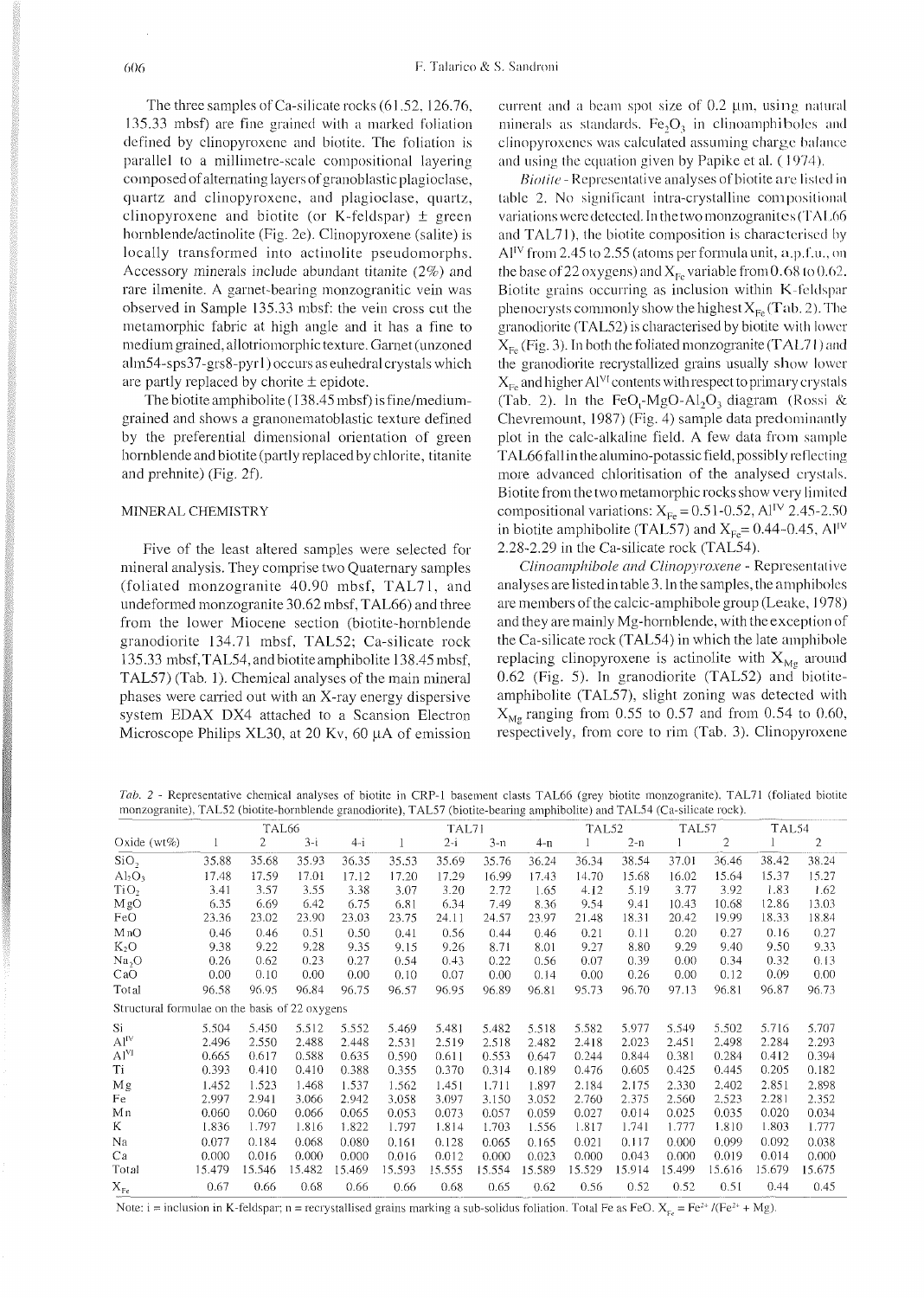

*Fig. 3* - Biotite composition in terms of  $Al^{IV}$  vs  $Fe/(Fe+Mg)$  for CRP-1 basement clasts TAL66 (grey biotite monzogranite, 30.62 mbsf), TAL71 (foliated biotite monzogranite, 40.90 mbsf), TAL52 (biotite-hornblende granodiorite, 134.71 mbsf), TAL57 (biotite-bearing amphibolite, 138.45 mbsf) and TAL54 (Ca-silicate rock, 135.33 mbsf). Outlined field is that of biotite compositions from the calc-alkaline South Victoria Land Intrusives (Armienti et al., 1990) on the basis of data reported in Biagini et al. (1991).

(TAL54) is salite and shows intra-crystalline compositional variations from wo49-en32-fsl9 (core) to wo48-en28 fs24 (rim).

Feldspars - Representative compositions ofplagioclase are listed in table 4. In biotite monzogranite (TAL66), plagioclase shows normal zoning and ranges in composition from an39 (core) to an23 (rim). In foliated biotite monzogranite (TAL71), the composition is more sodic, from an25 (core) to an 23 (rim) for the phenocrysts, and from an24 to an16 for the recrystallised grains which define the subsolidus foliation. Plagioclase from granodiorite (TAL52) ranges in composition from an39



Fig. 4 - Ternary FeO<sub>r</sub>-MgO-A1,O<sub>3</sub> diagram for biotites (after Rossi & Chevremount, 1987) from CRP-1 plutonic clasts TAL66 (grey biotite monzogranite, 30.62 mbsf), TAL71 (foliated biotite monzogranite, 40.90 mbsf) andTAL52 (biotite-hornblende granodiorite. 134.7 1 mbsf). Field I: "Aluminopotassique" association (Ia: type Limousine; Ib: type Guèret); field II: Calc-alkaline association; field III: Monzonitic association (Ilia: Fe-potassic: IIIb: Mg-potassic). The field of biotite compositions from the calc-alkaline South Victoria Land Intrusives is also indicated (data of Biagini et al.. 1991).

(core) to an  $35$  (rim). No significant zoning was detected in plagioclase grains from the biotite amphibolite (TAL57)  $(an41 - 40)$ , whereas plagioclase from the Ca-silicate rock  $(TAL54)$  has a wider compositional variation in the range from an59-60 (core) to an38-27 (rim). Microperthitic K-feldspar from plutonic samples is characterised by bulk microperthite compositions in the range or88-ab12 to or90-ab10 (TAL66 and TAL52), and or85-ab14-an1 to  $or 82$ -ab  $17$ an  $1 (TAL71)$ , with a compositional range of the potassic phase from or88 to or98.

## **COMPARISON WITH ON-SHORE BASEMENT ROCK TYPES AND CONCLUSIONS**

Preliminary investigations on CRP-1 basement clasts (Cape Roberts Project Team, 1998b. 1998c) indicated that several basement lithologies were involved as sources of clasts in the CRP-1 drillhole. A major source was identified in rock-units belonging to the Cambro-Ordovician Granite Harbour Igneous Complex (Gunn & Warren, 1962; Allibone et al., 1993a, 1993b), which forms the most extensive outcrop of crystalline basement in southern Victoria Land (Fig. 1).

In particular, three main sources were inferred on the basis of the dominant lithologies in the core and comparison with on-shore geological data: i) post-tectonic granitoid rocks, including either discordant plutons (for grey biotite monzogranites) or dyke swarms (for haplogranites and porphyritic granitoids) (e.g. "post-tectonic granitoid rocks", such as the "Irizar Granite" of Gunn & Warren, 1962); ii) concordant elongated plutons consisting of flow-foliated or deformed granitoid rocks ("pre-tectonic gneiss" and "syntectonic granitoid rocks", *e.g.* "Larsen Granodiorite", of Gunn & Warren, 1962); and, restricted to the pebbles of the Miocene section, iii) metamorphic rocks of the amphibolite facies Koettlitz Group (for Ca-silicate rocks and biotite amphibolite) (Grindley & Warren, 1964; Williams et al., 1971; Findlay et al., 1984; Allibone, 1992).



*Fig. 5* - Ca-amphiboles classification (after Leake. 1978) for CRP-l samples TAL52 (biotite-hornblende granodiorite, 134.71 mbsf), TAL57 (biotite-bearing amphibolite. 138.45 mbsf) and TAL54 (Ca-silicate rock. 135.33 mbsf). (Ca + Na)B > 1.34, (Na + K) < 0.50. a: actinolite; b: actinolitic hornblende; c: Mg-hornblende; d: tschermackitic hornblende; e: Fe-hornblende; f: Fe-tschermackitic hornblende. The field of amphibole compositions from the calc-alkaline South Victoria Land Intrusives is also shown (data of Biagini et al.. 1991).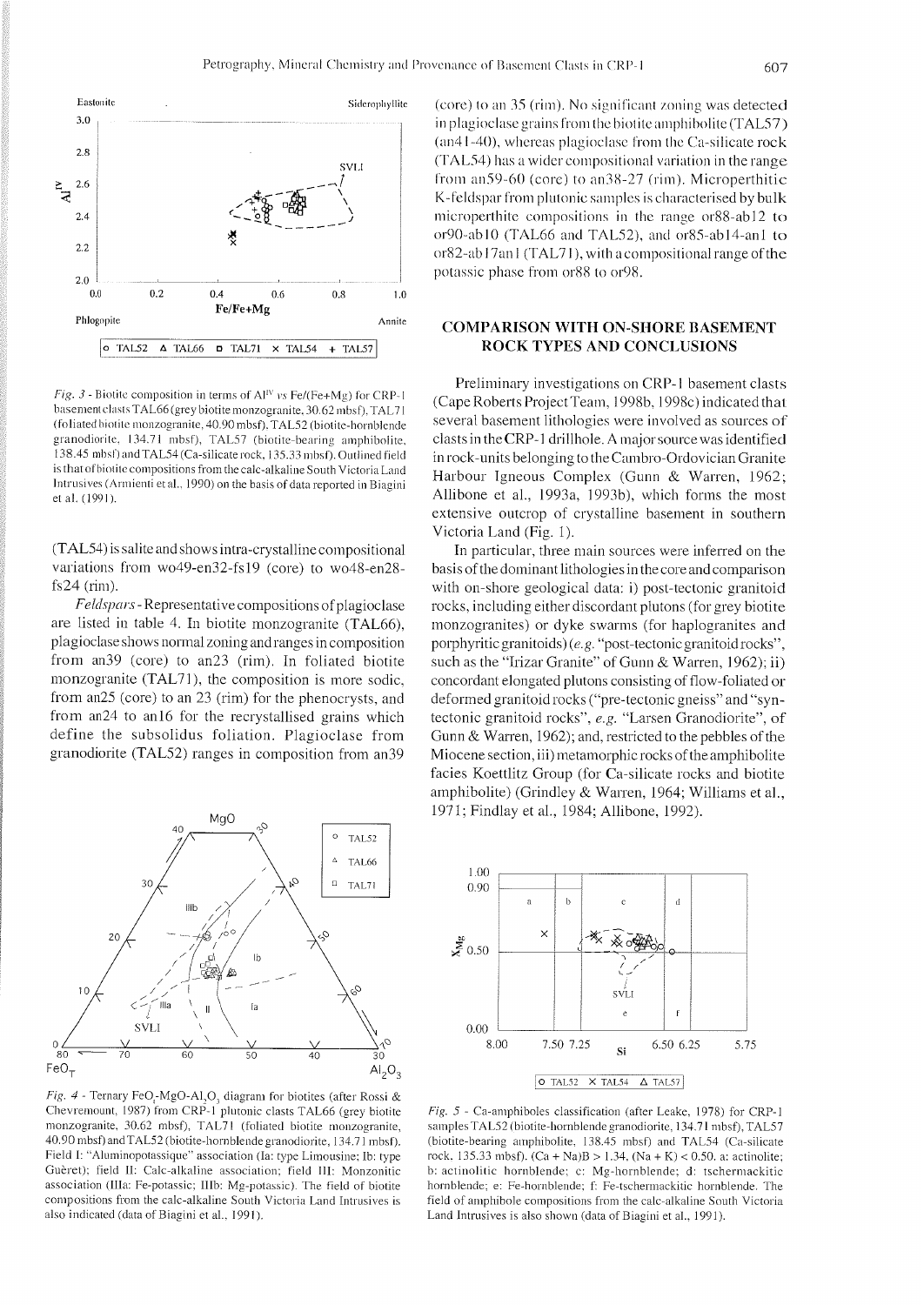Tab. 3 - Representative chemical analyses of hornblende and clinopyroxene in CRP-1 basement clasts TAL52 (biotite-hornblende granodiorite), TAL57 (biotite-bearing amphibolite) and TAL54 (Ca-silicate rock).

|                                                                                     |        |        | Clinopyroxene |        |        |                |        |        |  |
|-------------------------------------------------------------------------------------|--------|--------|---------------|--------|--------|----------------|--------|--------|--|
|                                                                                     | TAL52  |        | TAL57         |        | TAL54  |                | TAL54  |        |  |
| Oxide $(wt\%)$                                                                      | $1-c$  | $2-r$  | $1 - c$       | $2-r$  | 1      | $\overline{2}$ | $1-c$  | $2-r$  |  |
| SiO <sub>2</sub>                                                                    | 45.07  | 45.54  | 45.07         | 45.71  | 51.96  | 46.52          | 52.63  | 52.10  |  |
| $Al_2O_3$                                                                           | 9.16   | 8.47   | 10.95         | 9.92   | 3.87   | 8.89           | 1.03   | 1.00   |  |
| TiO <sub>2</sub>                                                                    | 1.40   | 1.28   | 1.31          | 1.27   | 0.10   | 0.31           | 0.10   | 0.00   |  |
| Fe <sub>2</sub> O <sub>3</sub>                                                      | 5.18   | 6.06   | 0.76          | 3.67   | 0.68   | 2.05           | 0.00   | 0.00   |  |
| M gO                                                                                | 9.63   | 10.04  | 9.99          | 10.74  | 13.06  | 10.49          | 10.80  | 9.20   |  |
| FeO                                                                                 | 14.16  | 13.53  | 15.34         | 12.86  | 14.36  | 15.21          | 11.88  | 14.48  |  |
| MnO                                                                                 | 0.51   | 0.34   | 0.20          | 0.38   | 0.54   | 0.49           | 0.21   | 0.23   |  |
| CaO                                                                                 | 11.01  | 11.00  | 11.32         | 11.25  | 11.96  | 11.68          | 23.00  | 22.56  |  |
| Na <sub>2</sub> O                                                                   | 1.53   | 1.36   | 1.72          | 1.43   | 0.86   | 1.31           | 0.35   | 0.42   |  |
| $K_2O$                                                                              | 0.83   | 0.80   | 1.01          | 0.80   | 0.43   | 1.23           | 0.00   | 0.00   |  |
| Total                                                                               | 98.48  | 98.42  | 94.94         | 95.80  | 96.53  | 95.64          | 100.00 | 100.00 |  |
| Structural formulae on the basis of 23 oxygens (amphibole) and 6 oxygens (pyroxene) |        |        |               |        |        |                |        |        |  |
| Si                                                                                  | 6.699  | 6.757  | 6.703         | 6.737  | 7.587  | 6.908          | 1.993  | 1.997  |  |
| ${\rm Al}^{\rm IV}$                                                                 | 1.301  | 1.243  | 1.297         | 1.263  | 0.413  | 1.092          | 0.007  | 0.003  |  |
| Al <sup>VI</sup>                                                                    | 0.304  | 0.239  | 0.622         | 0.461  | 0.253  | 0.464          | 0.039  | 0.042  |  |
| Ti                                                                                  | 0.157  | 0.143  | 0.147         | 0.141  | 0.011  | 0.035          | 0.003  | 0.000  |  |
| $Fe3+$                                                                              | 0.580  | 0.676  | 0.085         | 0.407  | 0.074  | 0.229          | 0.000  | 0.000  |  |
| Μg                                                                                  | 2.134  | 2.220  | 2.214         | 2.359  | 2.841  | 2.321          | 0.610  | 0.525  |  |
| $Fe2+$                                                                              | 1.760  | 1.679  | 1.908         | 1.585  | 1.754  | 1.889          | 0.376  | 0.464  |  |
| Mn                                                                                  | 0.064  | 0.042  | 0.025         | 0.048  | 0.067  | 0.062          | 0.007  | 0.007  |  |
| Ca                                                                                  | 1.754  | 1.749  | 1.804         | 1.777  | 1.871  | 1.859          | 0.933  | 0.926  |  |
| Na                                                                                  | 0.441  | 0.391  | 0.496         | 0.408  | 0.244  | 0.377          | 0.026  | 0.031  |  |
| K                                                                                   | 0.157  | 0.152  | 0.192         | 0.151  | 0.080  | 0.233          | 0.000  | 0.000  |  |
| Total                                                                               | 15.351 | 15.291 | 15.493        | 15.337 | 15.195 | 15.469         | 3.994  | 3.996  |  |
| $X_{Mg}$                                                                            | 0.55   | 0.57   | 0.54          | 0.60   | 0.62   | 0.55           |        |        |  |
| en%                                                                                 |        |        |               |        |        |                | 32     | 28     |  |
| fs%                                                                                 |        |        |               |        |        |                | 19     | 24     |  |
| wo%                                                                                 |        |        |               |        |        |                | 49     | 48     |  |

Note:  $c = core composition$ ;  $r = rim composition$ .

The new petrographical and mineral chemistry data provide further support for these conclusions. The abundance throughout the drillcore of pebbles of undeformed, biotite and biotite-hornblende monzogranites mirrors the dominance of these rock types in the upper Precambrian - lower Palaeozoic basement of South Victoria Land (Allibone et al., 1991; Allibone et al., 1993a; Pocknall et al., 1994; Isaac et al., 1995), particularly the Dry Valleys 2 (DV2) and Dry Valleys 1b (DV1b) suites, respectively, of Smillie (1992) and Allibone et al. (1993b). Biotite monzogranites crop out extensively at Gondola Ridge and in the St. John's Range (they are major constituents of the DV1b; e.g. Suess and St. John's plutons; Allibone et al., 1993b), and hornblende-biotite monzogranites are the dominant lithology in the eastern St. John's Range in the Wheeler Valley (the DV2 - discordant Swinford Pluton of Allibone et al., 1993a) and in Granite Harbour (e.g. Lion Island; Graham & Palmer, 1987).

The microstructural characteristics of the foliated granitoid pebbles closely resemble those of granitoids forming the early DV1a concordant plutons (such as the Wheeler Pluton in the Mackay Glacier region or the Bonney Pluton in the Dry Valleys-Blue Glacier region, Allibone et al., 1993b) which show well-developed magmatic flow fabrics and, at some margins, overprinted solid-state fabrics (Cox, 1993).

The biotite syenogranite pebbles could have been sourced in either DV2 or DV1b plutons (see Fig. 8 in Allibone et al., 1993b), but the lack of hornblende suggests a more likely derivation from the DV1b suite. Biotitehornblende granodiorites have been reported as a major rock type within DV1 a plutons of the Dry Valleys - Ferrar region (e.g. Bonney Pluton). Although they are generally flow-foliated (Cox, 1993; Allibone et al., 1993a), a poor foliation is also present in the CRP-1 pebbles.

Flow-foliated tonalites were reported by Smillie (1987) in the cliffs west of the Rhone Glacier (Taylor Valley), whereas the quartz-monzonite pebble in CRP-1 may have been derived from quartz-monzonite sills (or possibly the Pearse Pluton) which are exposed in the area between

Tab. 4 - Representative plagioclase compositions in CRP-1 basement clasts TAL66 (grey biotite monzogranite), TAL71 (foliated biotite monzogranite), TAL52 (biotite-hornblende granodiorite), TAL57 (biotite-bearing amphibolite) and TAL54 (Ca-silicate rock).

| OUNT.  |        |             |       |       |               |    |      |                                   |      |      |    |                                                         |     |    |  |
|--------|--------|-------------|-------|-------|---------------|----|------|-----------------------------------|------|------|----|---------------------------------------------------------|-----|----|--|
|        | TAL 66 |             |       | TAL71 |               |    |      | <b>TAL57</b><br>TAL <sub>52</sub> |      |      |    | TAL 54                                                  |     |    |  |
|        |        | $1-c$ $2-r$ | $1-c$ |       | $2-r$ $3-i$   |    |      |                                   |      |      |    | 4-n 5-n 1-c 2-r 1-c 2-r 1-c/Cpx 2-r/Cpx 3-c/Cam 4-r/Cam |     |    |  |
| $ab\%$ | 60     | -76         | - 73  | 76    | 74            | 83 | - 75 | -59                               | -63  | - 57 | 58 | 40                                                      | 60. | 39 |  |
| $an\%$ | 39     | 23          | 25    | 23    | 23            | 16 | -24  | 39                                | - 35 | 41   | 40 | 59                                                      | 38  | 60 |  |
| or $%$ |        |             |       |       | $\sim$ $\sim$ |    |      |                                   | 2 2  |      |    |                                                         |     |    |  |

Note:  $c = core composition$ ;  $r = rim composition$ ;  $i = inclusion$  in K-feldspar;  $n = reversatallised grains$  marking a sub-solidus foliation; /Cpx, /Cam = grain in contact with clinopyroxene, clinoamphibole.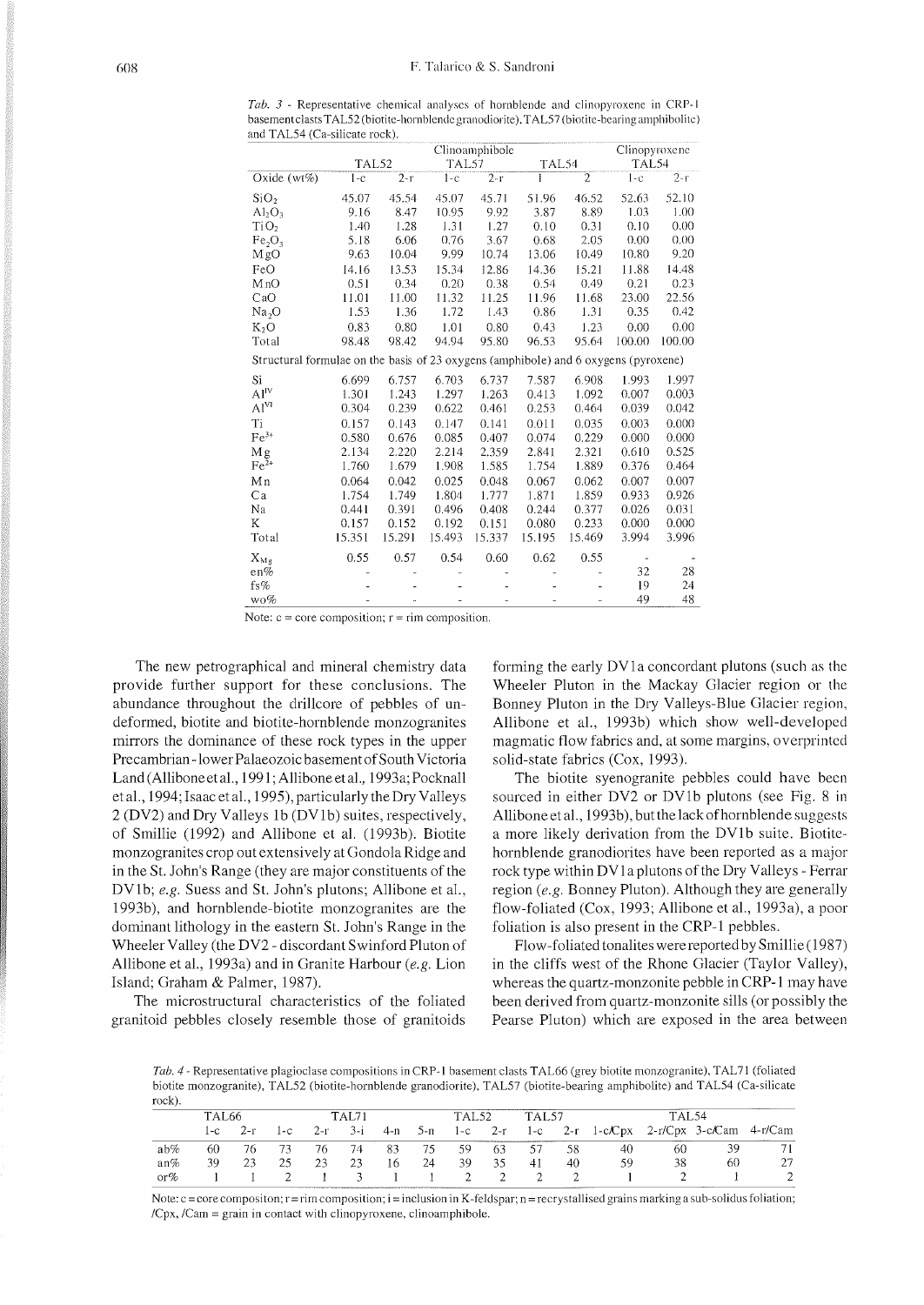Taylorand Wright Valley (Allibone et al., 1991; Allibone et al., 1993a).

The pebbles ofmonzogranitic to monzonitic porphyries could reflect minor contributions from Vanda felsic porphyry dykes (Allibone et al., 1991), which form intense dikeswarms throughout theMackay Glacier-Ferrar Glacier region and in the Convoy Range (Pocknall et al., 1994). The haplogranite pebbles resemble the leucocratic biotite granite dykes which predate the emplacement of the Vanda felsic porphyry dykes (Allibone et al., 1993a) and they are widespread in the region.

According to Allibone et al. (1993a), DV 1 a and possibly DV1b granitoid rocks may represent a southern extension of the South Victoria Land Intrusives (as defined by Armienti et al., 1990). Mineral chemistry data on this meta-alluminous suite are available for the northermost segment (between Cape Irizar and the Priestley Glacier, northern Victoria Land) (Biagini et al., 1991). Most of the biotite compositions of monzogranite pebbles (TAL71 and TAL66) and of granodiorite pebble (TAL52) plot in the compositional field of biotites from the South Victoria Land Intrusives (Figs.  $3 \& 4$ ). Hornblende compositions in the granodiorite pebble are also closely comparable to those of granodiorites in the South Victoria Land Intrusives (Fig. 5).

Both Ca-silicate rocks and biotite amphibolites are common lithologies within the metasedimentary Koettlitz Group (Williams et al., 1971; Findlay et al., 1984). The assemblage clinopyroxene (WO 0.48-0.49 -fs 0.24-0.21 en  $0.26 - 0.27$ ) + clinoamphibole (Mg-Hbl) + plagioclase + biotite + quartz is typical of Ca-silicate rocks from the region between Ferrar and Koettlitz Glaciers (Williams et al., 1971; authors' unpublished data), as well as forming smaller outcrops in the western Clare Range (southern side of Mackay Glacier), in the upper Victoria Valley and at Hiorth Hills (Fig. 1). Available P-T estimates for Koettlitz Group metasediments indicate peakmetamorphicconditions of  $700 \pm 50^{\circ}$ C and  $4.5 \pm 1$  kbar, within the upper amphibolite facies (Allibone, 1992). The pebbles of metamorphic rocks within theCRP-1 core have mineral assemblages which are consistent with upper amphibolite facies metamorphic conditions but are generally unsuitable for precise P-T determination. However, application of the Blundy & Holland (1990) plagioclase-amphibole thermometer to the biotite amphibolite (TAL57) yielded temperature values of 756-745 °C (core-rim, respectively) which are consistent with values derived for the Koettlitz Group.

In conclusion, detailed petrographical and mineral analytical comparison between CRP-1 clasts and lithologies which are widely exposed in the Transantarctic Mountains facing the Cape Roberts drillsite strongly support the previous suggestions of a local provenance for basement clasts in the CRP-1 sequence.

#### ACKNOWLEDGEMENTS

We are very grateful to D.N.B. Skinner and J.L. Smellie for reviews and improvements of the manuscript. This work has been carried out as part of the Italian *Programma Nazionale di Ricerche in Antartide. The* Cape Roberts Project was made possibleby theresources and close collaboration of the Antarctic

programmes of Italy, New Zealand, United States of America, Germany, Australia and Great Britain, with field operations organised by Antarctica New Zealand. We wish to thank those involved in the field phase of the project for their efforts in recovering the core and related data, and the International Steering Committee for access to the core material.

## **REFERENCES**

- Allibone A.H., 1992. Low pressure/high temperature metamorphism of Kocttlitz Group schists in the Taylor Valley and Ferrar Glacier regions. *A'cu' Zealand Journal* of *Geology* & *Geophysics,* 35, 1 15- 127.
- Allibone A.H., Forsyth P.J., Sewell R.J., Turnbull I.M. & Bradshaw M.A., 1991. Geology of the Thundergut area, southern Victoria Land, Antarctica, 1: 50000. New Zealand Geological Survey *Miscellaneous Geological Map 21* (map and notes), Wellington, New Zcaland, Department of Scientific and Industrial Research.
- Allibonc A.H., Cox S.C.. Graham I.J., Smillie R.W., Johnstone R.D., Ellcry S.G. & Palmer K.. 1993a. Granitoids of the Dry Valleys area, southern Victoria Land. Antarctica: field relationships. and isotopic dating. *New Zealand Journal of Geology & Geophysics*, 36, 281-291.
- Allibone A.H., Cox S.C. & Smillie R.W.. 1993b. Granitoids of the Dry Valleys area, southern Victoria Land: geochemistry and evolution along the early Paleozoic Antarctic Craton margin. *New Zealand Journal of Geology* & *Geophysics.* 36,299-316.
- Armienti P,. Ghezzo C., Innocenti F., Manetti P,. Rocchi S. & Tonarini S.. 1990. Isotope geochemistry and petrology of granitoid suites from Granite Harbour Intrusives of the Wilson Terrane, north Victoria Land, Antarctica. *European Journal ofMineralogy,* 2, 103-123.
- Barrett P.J.. McKelvey B.C. & Walker B.C.. 1986. Sand provenance. *New Zealand DSIR Bullletin,* 237. 137- 144.
- Barrett P.J.. Elston D.P.. Harwood D.M.. McKelvey B.C. & Webb P.N., 1987. Mid-Cenozoic record of glaciation andsealevelchange on the margin of the Victoria Land basin, Antarctica. *Geology,* 15. 634-637.
- Biagini R.. Di Vincenzo G. & Ghezzo C., 1991. Mineral chemistry of metalluminous granitoids between the David and Campbell Glaciers, Victoria Land (Antarctica). *Memorie della Società Geologica Ifaliana,* 46. 231 -247.
- Blundy J. D. & Holland T. J.B., 1990. Calcic amphibole equilibria and a new amphibole-plagioclase geothermeter. *Contribution to Mineralogy and Petrology,* 104, 208-224.
- Cape Roberts Science Team. 1998a. Background to CRP-l, Cape Roberts Project. Antarctica. *Terra Antarrica,* 5(1). 1-30.
- Cape Roberts Science Team, 1998b. Quaternary strata in CRP-1, Cape Roberts Project, Antarctica. *Terra Antartica,* 5(1). 31-62.
- Cape Roberts Science Team, 1998c. Miocene strata in CRP-l, Cape Roberts Project, Antarctica. *Terra Antartica,* 5(1), 63-124.
- CapeRoberts ScienceTeam, 1998d. Summary results from CRP- 1, Cape Roberts Project, Antarctica. *Terra Antartica,* 5(1), 125-138.
- Cooper A.K., Brancolini G.. Behrendt J.C., Davey F.J., Barrett P.J. & ANTOSTRATRoss Sea regional working group, 1994. ARecordof Cenozoic Tectonism throghout the Ross Sea and Possible Controls on the Glacial Records. In: Cooper A.K., Barker P.F., Webb P.N. & Brancolini G. (eds.). *The Antarctic ContinentaIMargin: Geophysical and Geological Stratigraphic Records of Cenozoic Glaciation, Paleoenvironments, and Sea-Level Change, Terra Antartica Spec. Vol.,* 1(2), 353-355.
- Cox S.C.. 1993. Inter-related plutonism and deformation in South Victoria Land, Antarctita. *Geological Magazhe,* 130, 1-14.
- Craw D. & Findlay R.H., 1984. Hydrothermal alteration of Lower Ordovician granitoids and Devonian Beacon Sandstone at Taylor Valley. McMurdo Sound. Antarctica. *New Zealand Journal of Geology* & *Geophysics.* 27, 537-550.
- Findlay R.H.. Skinner D.N.B. & Craw D., 1984. Lithostratigraphy and structure of the Koettlitz Group, McMurdo Sound, Antarctica. *New Zealand Journal of Geology* & *Geophysics,* 27, 513-536.